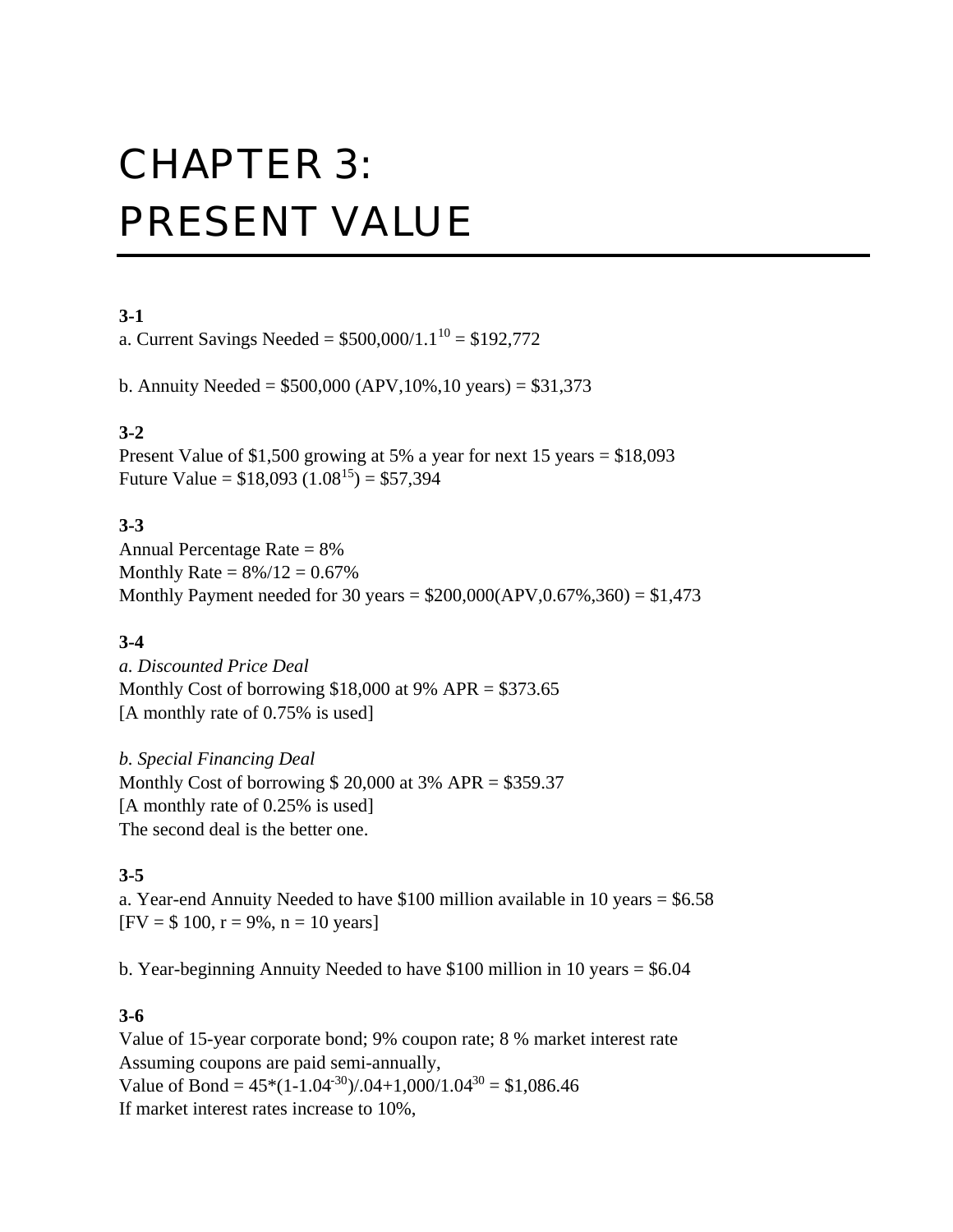Value of Bond =  $45*(1-1.05^{-30})$ /.05+1,000/1.05<sup>30</sup> = \$923.14 The bonds will trade at par only if the market interest rate = coupon rate.

## **3-7**

Value of Stock =  $1.50$  (1.06)/ (.13 - .06) = \$22.71

### **3-8**

Value of Dividends during high growth period =  $$1.00 (1.15)(1-1.15<sup>5</sup>/1.125<sup>5</sup>)/(0.125-1.15) = $5.34$ Expected Dividends in year  $6 = $1.00 (1.15)^{5*}1.06*2 = $4.26$  (Payout doubles in year 6) Expected Terminal Price =  $$4.26/(.125-.06) = $65.54$ Value of Stock =  $$5.34 + $65.54/1.125\textdegree$ = $41.70$ 

### **3-9**

Expected Rate of Return =  $(1,000/300)^{(1/10)}$  - 1 = 12.79%

### **3-10**

Effective Annualized Interest Rate =  $(1+.09/52)^{52} - 1 = 9.41\%$ 

### **3-11**

Annuity given current savings of  $$250,000$  and  $n=25 = $17,738.11$ 

#### **3-12**

PV of first annuity -  $$20,000$  a year for next 10 years =  $$128,353.15$ PV of second annuity discounted back 10 years = \$81,326.64 Sum of the present values of the annuities  $=$  \$209,679.79 *If annuities are paid at the start of each period,* PV of first annuity -  $$20,000$  at beginning of each year =  $$139.904.94$ PV of second annuity discounted back 10 years = \$88,646.04 Sum of the present values of the annuities  $=$  \$228,550.97

#### **3-13**

PV of deficit reduction can be computed as follows –

| Year | <b>Deficit</b>   | ${\bf PV}$ |
|------|------------------|------------|
|      | <b>Reduction</b> |            |
| 1    | \$25.00          | \$23.15    |
| 2    | \$30.00          | \$25.72    |
| 3    | \$35.00          | \$27.78    |
| 4    | \$40.00          | \$29.40    |
| 5    | \$45.00          | \$30.63    |
| 6    | \$55.00          | \$34.66    |
|      |                  |            |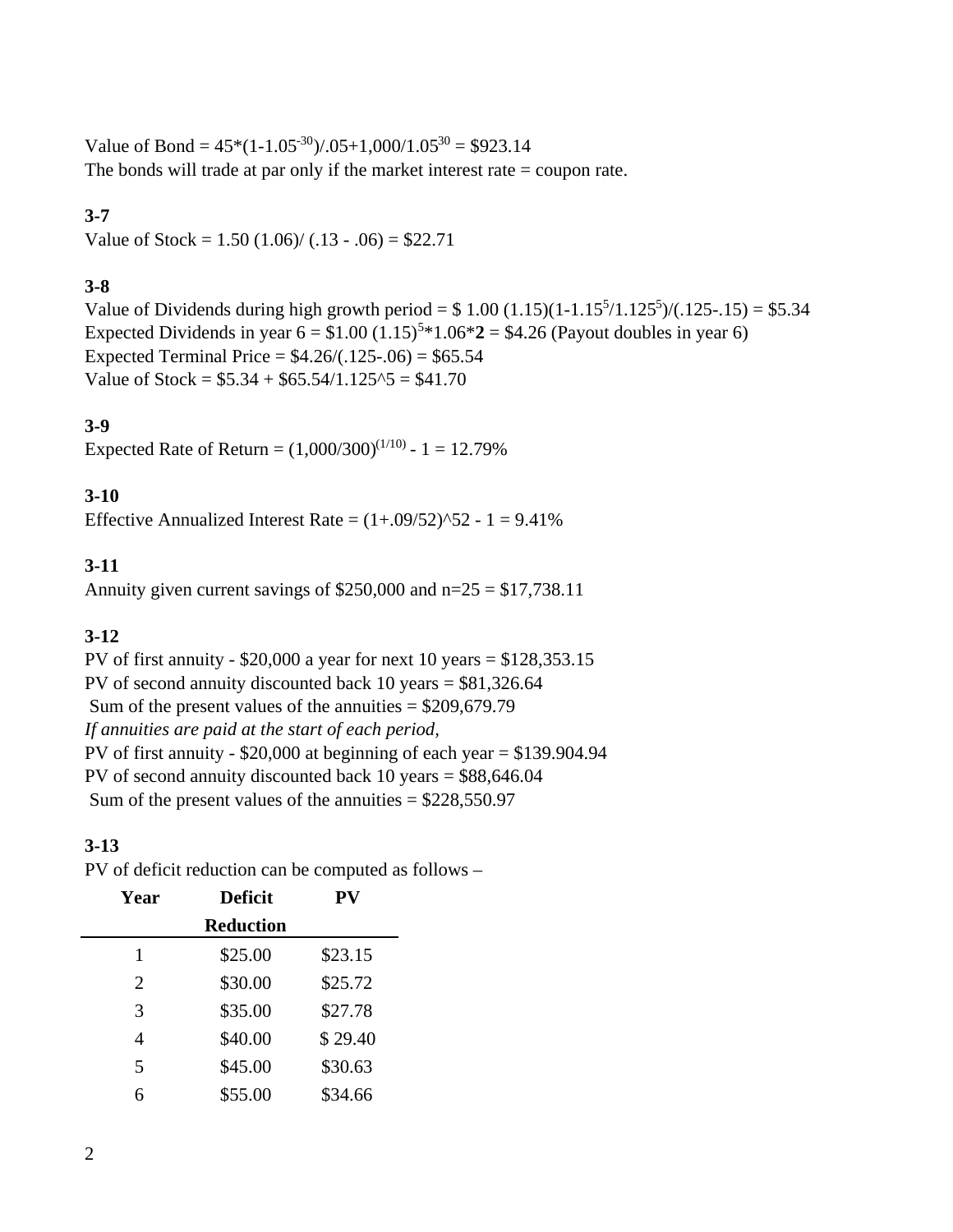| <b>Sum</b> | \$500.00 | \$311.22 |
|------------|----------|----------|
| 10         | \$75.00  | \$34.74  |
| Q          | \$70.00  | \$35.02  |
| 8          | \$65.00  | \$35.12  |
|            | \$60.00  | \$35.01  |

The true deficit reduction is \$ 311.22 million.

## **3-14**

a. Annuity needed at  $6\% = 1.8967$  billions

b. Annuity needed at  $8\% = 1.7257$  billions

 $Savings = 0.1710 billions$ 

This cannot be viewed as real savings, since there will be greater risk associated with the higherreturn investments.

### **3-15**

| Year           | <b>Nominal</b> | <b>PV</b> |
|----------------|----------------|-----------|
| 0              | \$5.50         | \$5.50    |
| 1              | \$4.00         | \$3.74    |
| $\overline{2}$ | \$4.00         | \$3.49    |
| 3              | \$4.00         | \$3.27    |
| 4              | \$4.00         | \$3.05    |
| 5              | \$7.00         | \$4.99    |
| <b>Sum</b>     | \$28.50        | \$24.04   |

b. Let the sign up bonus be reduced by X.

Then the cash flow in year 5 will have to be raised by  $X + 1.5$  million to get the nominal value of the contract to be equal to \$30 million. Since the present value cannot change,

 $X - (X+1.5)/1.07^5 = 0$ 

 $X(1.075 - 1) = 1.5$ 

 $X = 1.5/(1.075 - 1) = $3.73$  million

The sign up bonus has to be reduced by \$3.73 million and the final year's cash flow has to be increased by \$5.23 million, to arrive at a contract with a nominal value of \$30 million and a present value of \$24.04 million.

**3-16**

a.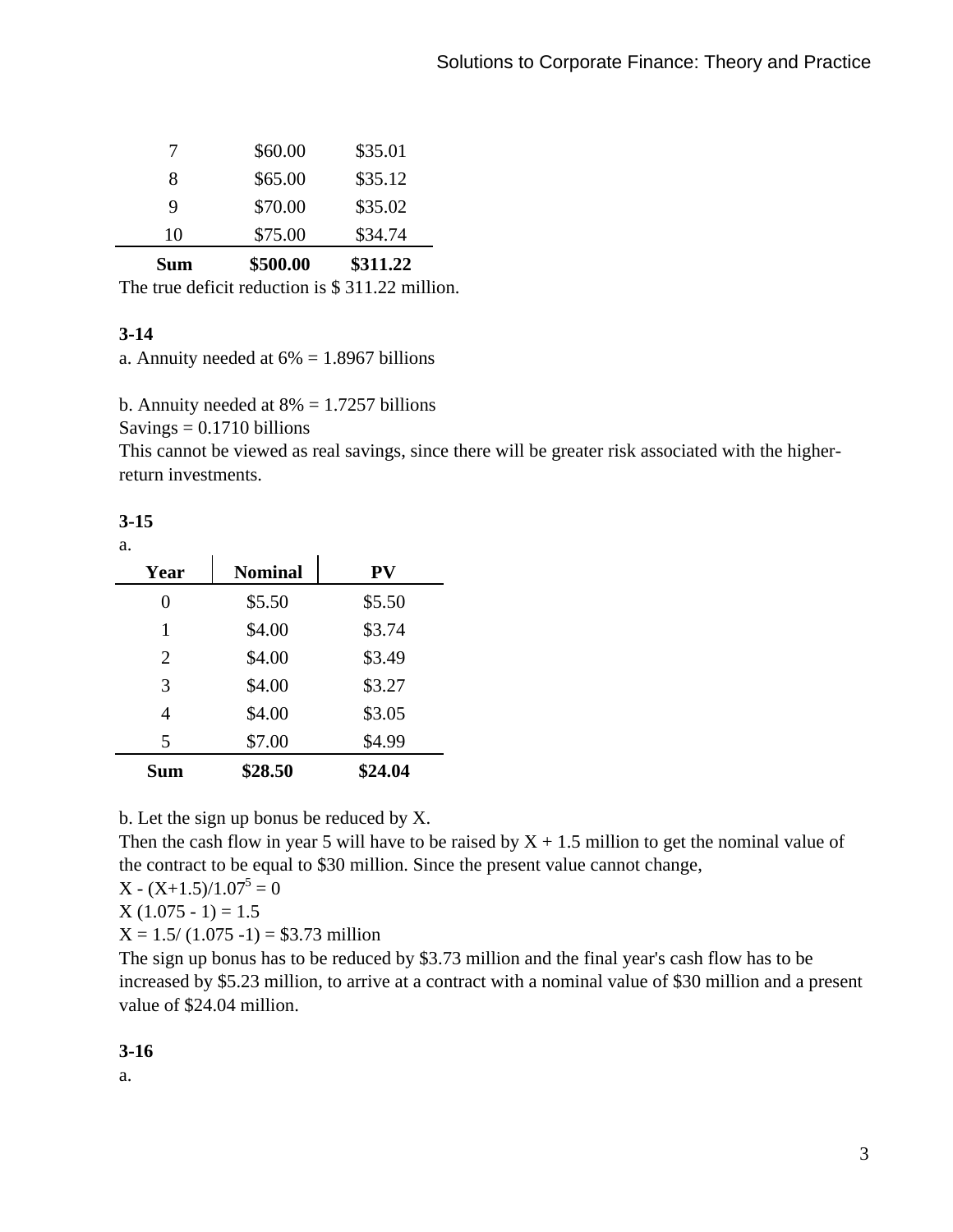| Chatham   | <b>South Orange</b> |
|-----------|---------------------|
| \$300,000 | \$200,000           |
| \$2,201   | \$1,468             |
| \$26,416  | \$17,610            |
| \$6,000   | \$12,000            |
| \$32,416  | \$29,610            |
|           |                     |

b. Mortgage payments will end after 30 years. Property taxes are not only a perpetuity; they are a growing perpetuity. Therefore, they are likely to be more onerous.

c. If property taxes are expected to grow at 3% annually forever, PV of property taxes = Property tax  $*(1 + g)/(r - g)$ For Chatham, PV of property tax =  $$6,000 *1.03/(.08-.03) = $123,600$ For South Orange, PV of property tax =  $$12,000 *1.03/(0.08-.03) = $247,200$ To make the comparison, add these to the house prices, Cost of the Chatham house =  $$400,000 + $123,600 = $523,600$ Cost of the South Orange house =  $$300,000 + $247,200 = $547,200$ The Chatham house is cheaper.

## **3-17**

a. Monthly Payments at 10% on current  $\text{loan} = $1,755.14$  (Monthly rate used=(10/12)%)

b. Monthly Payments at 9% on refinanced mortgage  $= $1,609.25$  (Monthly rate=0.75%) Monthly Savings from refinancing  $= $145.90$ 

c. Present Value of Savings at 8% for 60 months =  $$7,195.56$  (Monthly rate =  $(8/12)%$ ) Refinancing Cost =  $3\%$  of \$200,000 = \$6,000

d. Annual Savings needed to cover  $$6,000$  in refinancing cost =  $$121.66$ Monthly Payment with Savings =  $$1,755.14 - $121.66 = $1,633.48$ Interest Rate at which Monthly Payment is  $$1,633.48 = 9.17\%$ 

# **3-18**

a. Present Value of Cash Outflows after age  $65 = $300,000 + PV$  of \$35,000 each year for 35 years  $= $649,637.05$ 

b. FV of Current Savings of \$ 50,000 = \$503,132.84 Shortfall at the end of the 30th year  $=$  \$146,504.21 Annuity needed each year for next 30 years for FV of \$ 146,504 = \$1,293.26

c. Without the current savings, Annuity needed each year for 25 years for FV of  $$649,637.05 = $8,886.24$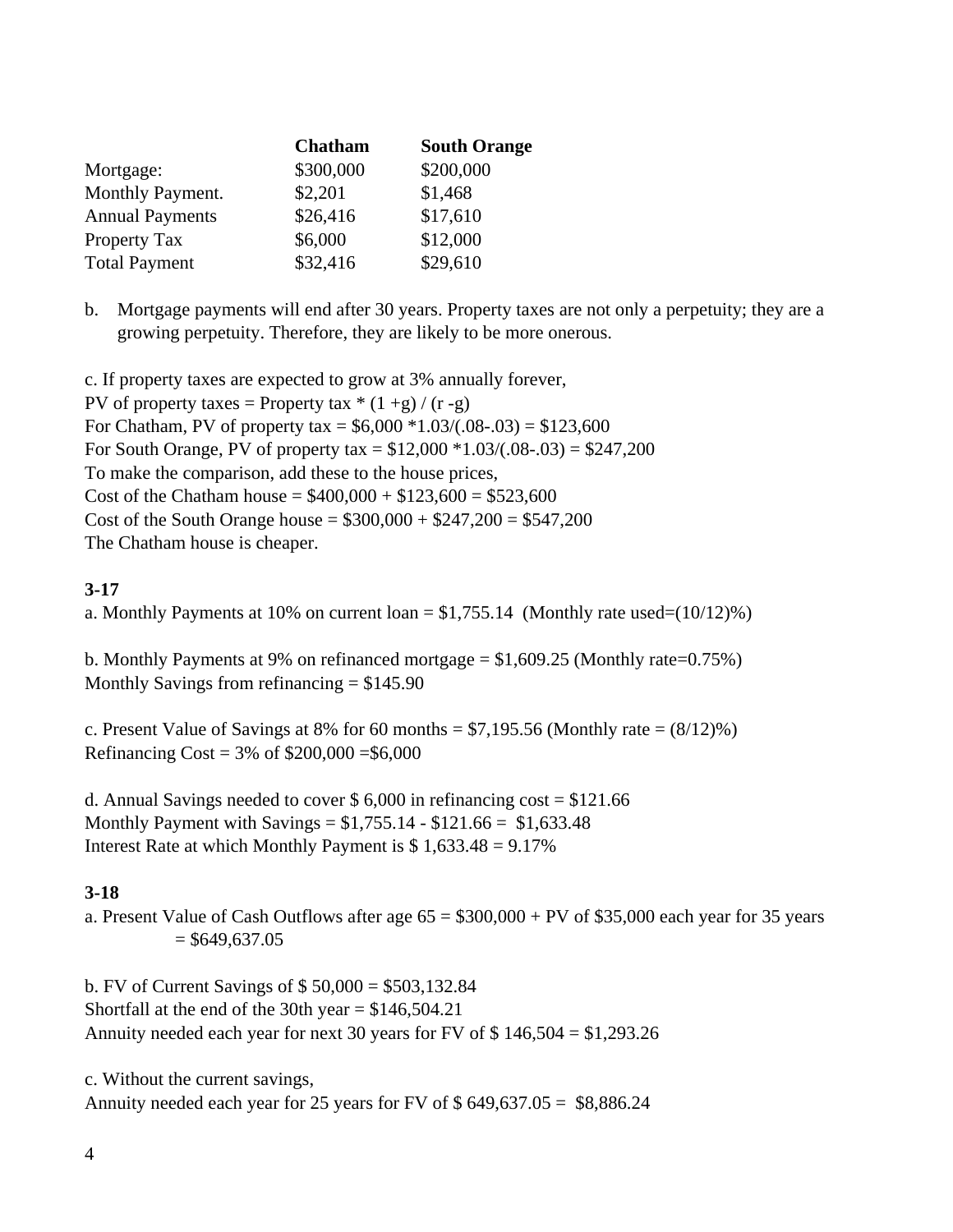## **3-19**

a. Estimated Funds at end of 10 years: FV of \$5 million at end of 10th year  $=$  \$10.79 (in millions) FV of inflows of \$2 million each year for next 5 years = \$17.24 FV of outflows of \$3million each year for years  $6-10 = $17.60$ Expected Balance at the end of the tenth year  $= $10.43$  million

b. Perpetuity that can be paid out of these funds  $= $10.43$  (.08)  $= $0.83$  million

## **3-20**

a. Amount needed in the bank to withdraw \$ 80,000 each year for 25 years = \$1,127,516

b. Future Value of Existing Savings in the Bank = \$407,224 Shortfall in Savings =  $$1,127,516 - $407,224 = $720,292$ Annual Savings needed to get FV of  $$720,292 = $57,267$ 

c. If interest rates drop to 4% after the 10th year, Annuity based upon interest rate of 4% and PV of \$1,127,516 = \$72,175 The decline in the amount of withdrawal =  $$80,000 - $72,175 = $ 7825$ 

| Year | Coupon   | <b>Face Value</b> | PV       |
|------|----------|-------------------|----------|
| 1    | \$50.00  |                   | \$46.30  |
| 2    | \$50.00  |                   | \$42.87  |
| 3    | \$50.00  |                   | \$39.69  |
| 4    | \$50.00  |                   | \$36.75  |
| 5    | \$50.00  |                   | \$34.03  |
| 6    | \$60.00  |                   | \$37.81  |
| 7    | \$70.00  |                   | \$40.84  |
| 8    | \$80.00  |                   | \$43.22  |
| 9    | \$90.00  |                   | \$45.02  |
| 10   | \$100.00 | \$1,000.00        | \$509.51 |
|      |          | $Sum =$           | \$876.05 |

| × |  |
|---|--|

#### **3-22**

a. Value of Store =  $$100,000 (1.05)/(.10-.05) = $2,100,000$